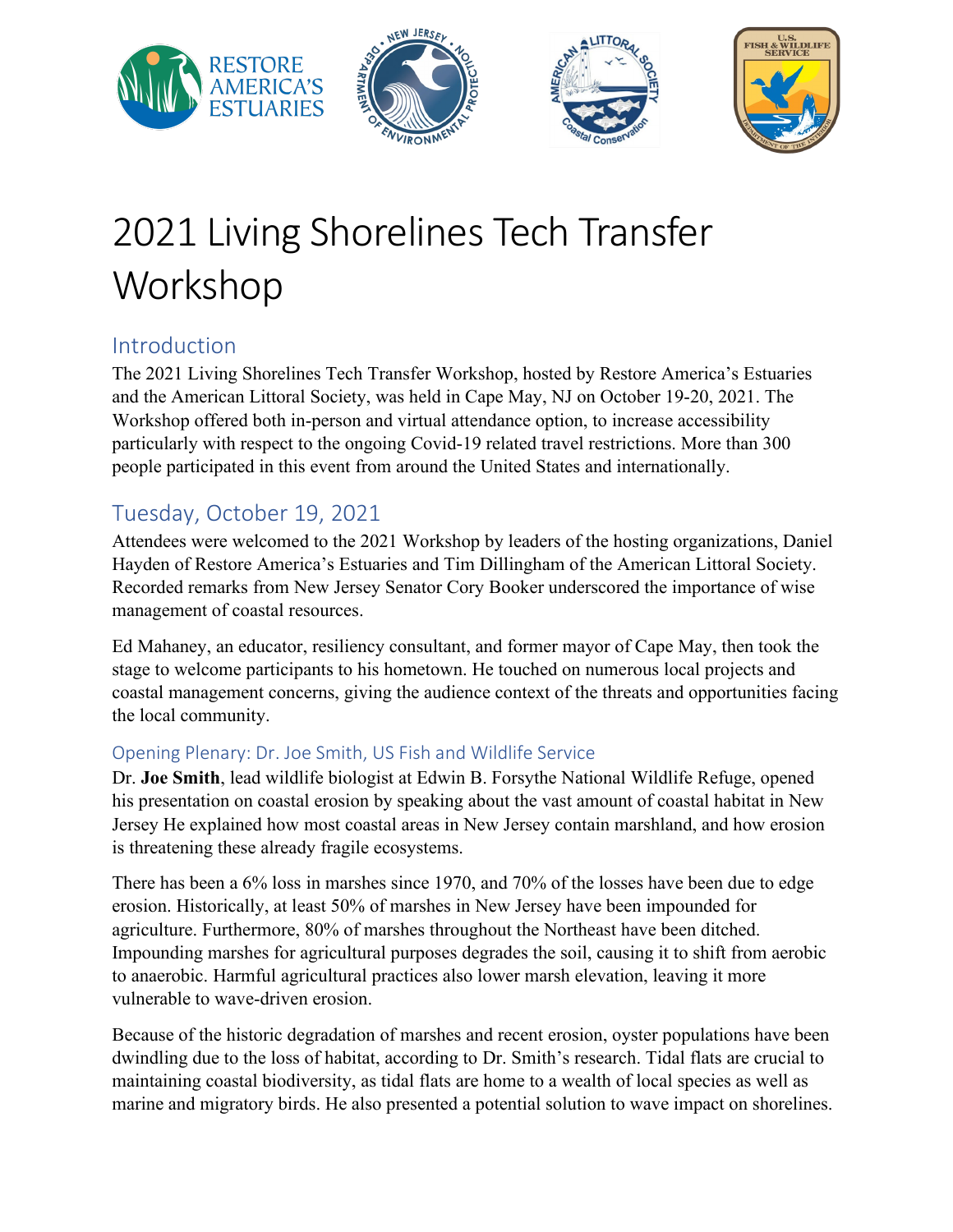

In addition to living shoreline improvements, planting seagrass greatly helps alleviate the force of waves on the shore. Dr Joe Smith's mix of informative data and advocacy for coastal resilience set the tone for the rest of the Workshop.

### Hybrid Designs, Urban Settings and Retrofits: Working with Communities to Balance Habitat and Infrastructure Needs

#### **Camden, NJ**

The first part of this session included presenters **Frank McLaughlin** from the New Jersey Dept of Environmental Protection, **Simeon Hahn** of the National Oceanic and Atmospheric Administration (NOAA), and three representatives from the Camden County Municipal Utilities Authority (CCMUA): executive director **Scott Schreiber**, and staff members **Peter Kroll** and **Tim Feeney**. They spoke about the importance of living shorelines in urban environments such as the Delaware River in Camden, New Jersey. These settings are more challenging than less developed areas due to pollution and existing infrastructure but are critical to sustainable growth and environmental justice.

Frank McLaughlin described the Harrison Avenue project area, a landfill brownfield site along the Delaware and Cooper Rivers that needed restoration. The local community wanted a waterfront park and the final design included walking trails and a fishing pond. Simeon Hahn spoke about NOAA's approach to shoreline restoration, giving particular emphasis to ecosystem services and environmental justice. The CCMUA representatives talked about many aspects of their mission, including serving the local community, proving water treatment, and keeping rates affordable. They presented on the local wastewater treatment plant site, which includes solar panels, a living shoreline, rain gardens and other improvements. CCMUA also partners with the city of Camden on workforce development to provide training to local residents in green infrastructure construction and maintenance.

#### **Dewey Beach, DE**

**Bob Collins** of the Delaware Center for the Inland Bays, **Larry Trout Jr**. from Straughan Environmental, and **Douglas Janiec** of Sovereign Consulting presented their recent living shoreline and stormwater management project in Dewey Beach, Delaware. The goal of the project was to retrofit a living shoreline and to design and implement a stormwater management system to manage flooding from precipitation and rising back bay water. The Read Avenue site experienced frequent flooding due to rising water in the bay and to poor management of street runoff. The flooding was being managed with ad hoc measures such as sandbags. The new design featured a dune and low marsh with plantings, a new outfall, redistributed stone, and a kayak launch. A redesign of the Read Avenue and Rte. 1 intersection farther inland included a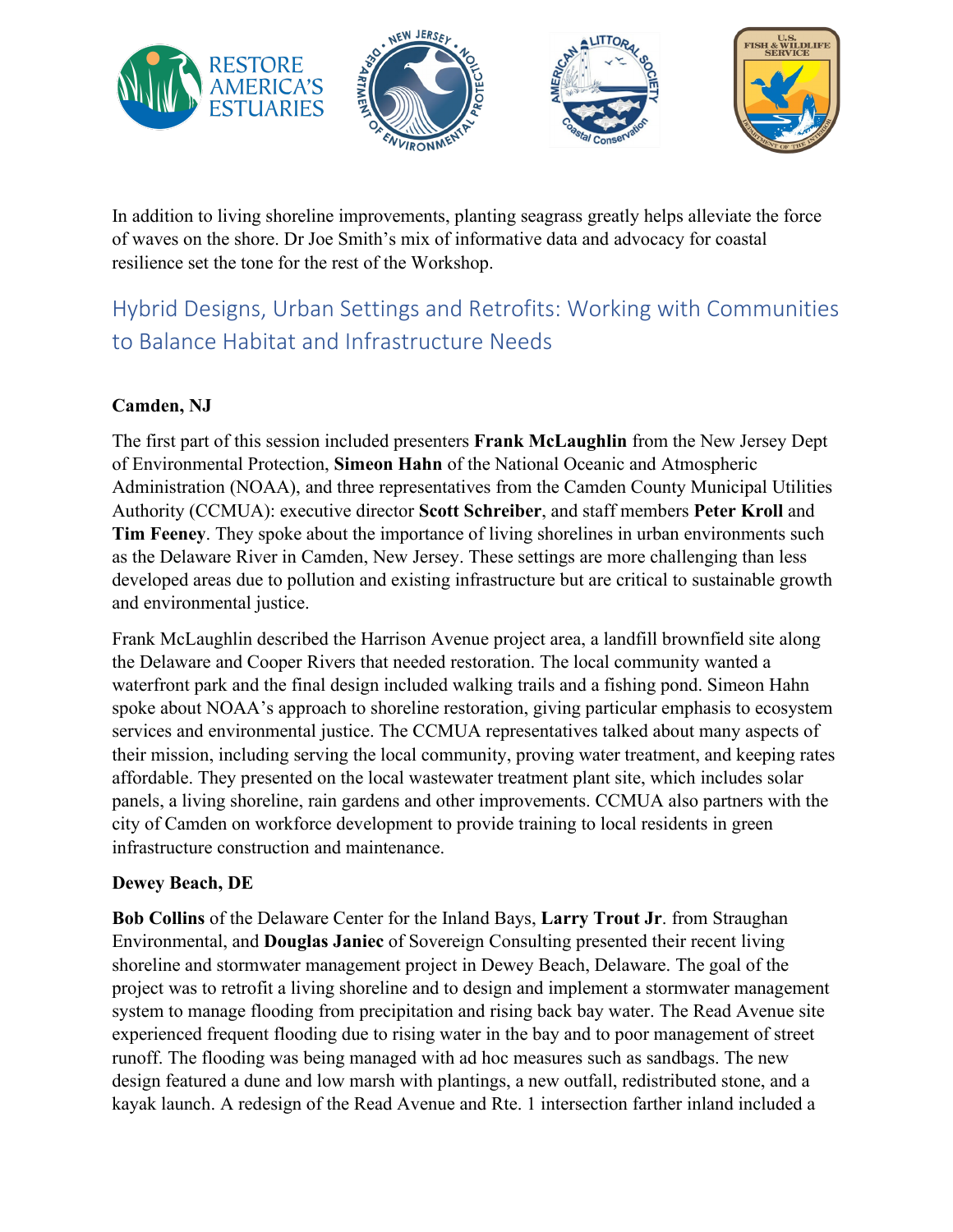

bioretention facility, trench drains as well as new curbs and improved pedestrian access. In addition to improved stormwater management, these new designs also greatly improved the aesthetics and recreation value of these sites, which is an important factor in a tourist destination.

### Field Trip

Tuesday afternoon included a field trip that explored the coastal habitats of different sites near Cape May. In-person participants opted between visiting a series of beaches along the Delaware Bay shoreline or sites along the Atlantic coast. The remote audience was taken for a live guided tour of the Delaware Bay beaches by **Shane Godshall**, Habitat Restoration Project Manager with the American Littoral Society (ALS), which is described here.

The tour started at Reed's Beach, a breeding ground for horseshoe crabs. Shane explained that due to wave-driven erosion, the shoreline has been eroding and creating a barrier for horseshoe crabs to return to the ocean after their annual spawning migration. The Society restored a berm by adding 6,000 tons of sand and planting vegetation with volunteers near the shore to reduce the impact of wind-driven waves on the shoreline. This work has resulted in reducing shoreline erosion and a much lower (none observed) mortality of horseshoe crabs dying in the marsh behind the beach when they return to spawn.

Following the tour of Reed's beach, Shane headed south to Cook's Beach. Cook's Beach also has a high number of horseshoe crab spawning, which in turn attracts marine birds to prey on them. Due to breakwaters being constructed, which impacts the transport of sand along the shore, erosion has been increasing in this area. To combat this degradation, the Society installed woven, biodegradable, shell bags to create living shorelines that prevent erosion and stabilize the shoreline. This effort protects the habitat as well as the private property near the shoreline from damage due to erosion.

Similar restoration techniques are also yielding success at the third stop, Pierce's Point, which is also home to a high number of spawning horseshoe crab. These restoration projects are crucial to the strength of shorelines.

#### Coastal Restoration Toolkit

The coastal restoration toolkit, presented for the remote audience by **Elsa Carlisle Schwartz** from Restore America's Estuaries, is an online tool to aimed at helping groups undertake coastal restoration projects for the first time. The site includes regional examples of various types of projects and guidance for understanding what types of projects are best suited to what sites. The Toolkit is available at [www.restoreyourcoast.org.](http://www.restoreyourcoast.org/)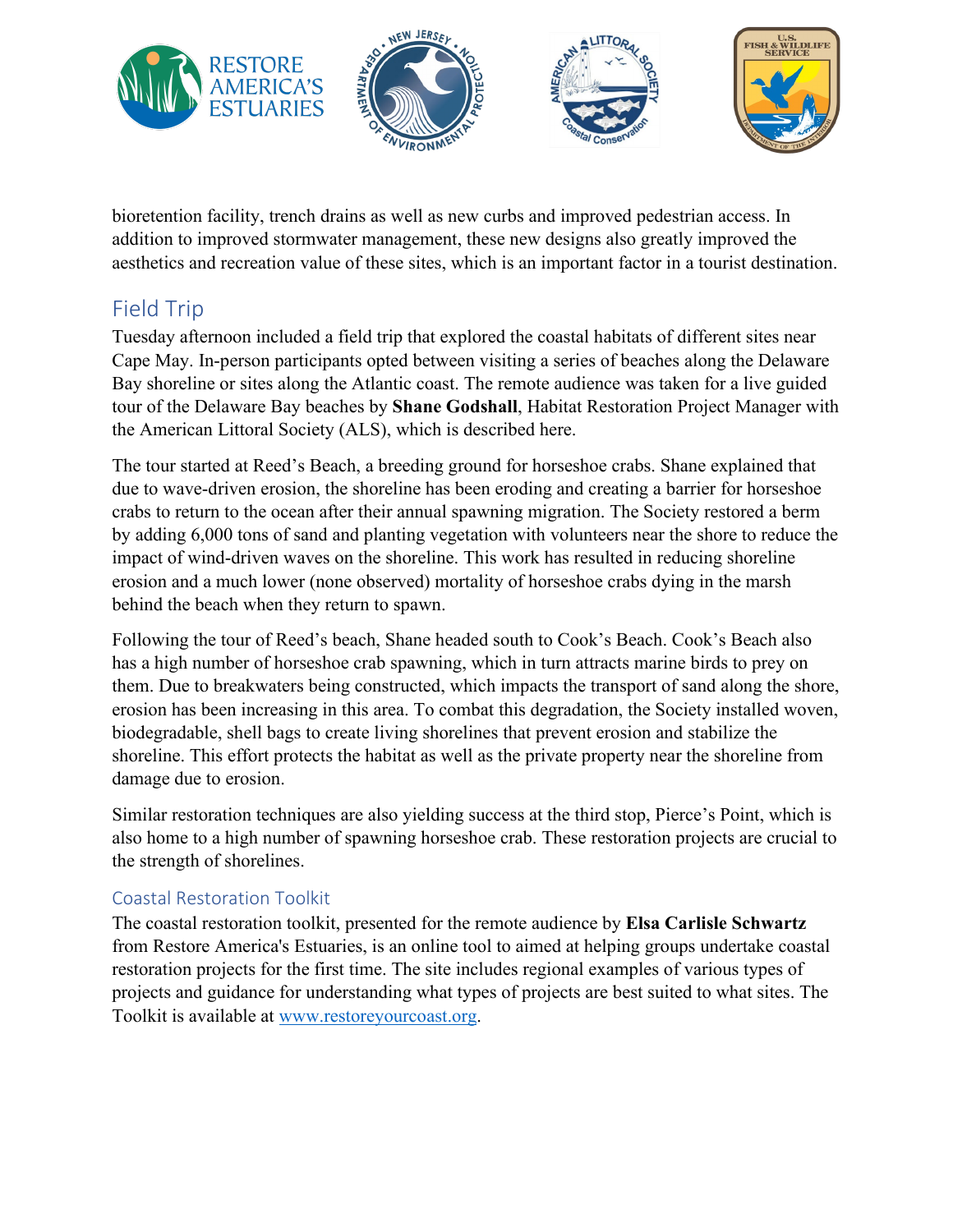

### Wednesday, October 20, 2021

### Innovation and Designing for the Future

**Bret Webb** works at the University of Southern Alabama and specializes in civil and coastal engineering. His presentation outlined the need to plan shoreline protection infrastructure and innovation around sea-level rise. He explained how the goal of living shoreline projects should be to manage shoreline erosion, but not solve it. He also described how living shoreline projects need to effectively manage ecosystem services wherever they are implemented. Dr. Webb explained that it is hard to predict the pattern of future sea-level rise, but sea level rise will become a major threat to shorelines, marshes, and coastal ecosystems. Sea level rise leads to bigger waves which erode the shorelines faster, degrading habitat and disrupting the ecosystem. As well as sea-level rise, an increase in storm frequency and severity also poses a threat to the strength of shorelines and coastal habitats. He emphasized the need for living shoreline projects and managing the ecosystem in order to better prepare for the future.

**Larry Niles**, from Wildlife Restoration Partnerships, opened his presentation by speaking about Delaware Bay and how it is one of the last remaining strongholds for horseshoe crabs. However, shoreline erosion and loss of coastal habitat is threatening the crab populations. Restoration projects are crucial for keeping the ecosystems healthy and protecting key species. He went into depth about the restoration project at Fortescue Beach. The southern part of the beach is crucial to the overall integrity of the shoreline, moreover, it is an important breeding ground for seabirds. There is often a conflict between the humans who use the beach and the birds who need the habitat to reproduce. Egg Island, which is close to the Fortescue Restoration Site, is the largest continuous area of marsh on the East Coast and it is also a very important site for seabirds and other animals. Egg Island is known to be home to endangered species, but due to winddriven wave erosion, the island is under threat. Both Fortescue and Egg Island are battered by erosion. The first step in the restoration project was to place 40 tons of sand along the shoreline to help restore the structure and add a barrier that would lessen the impact of the waves. The other steps of the restoration project consisted of laying rock breakwaters off of the shore to lessen erosion while giving crabs and oysters a place to breed and live. The breakwaters help make the shoreline resilient while also increasing the ecological value of the region. The restoration projects near Fortescue and the Delaware Bay as a whole are essential to preserving the area and preserving the ecological value.

**Danielle McCulloch** from the U.S Fish and Wildlife Service started her presentation by explaining that restoration should be approached from a landscape level to examine the ecosystems and their specific functions. By approaching a restoration project this way, it is easier to determine the best technique based on the ecosystem. She explained how marsh edge habitats are very productive zones of habitat, especially to fisheries, but the loss of habitat is contributing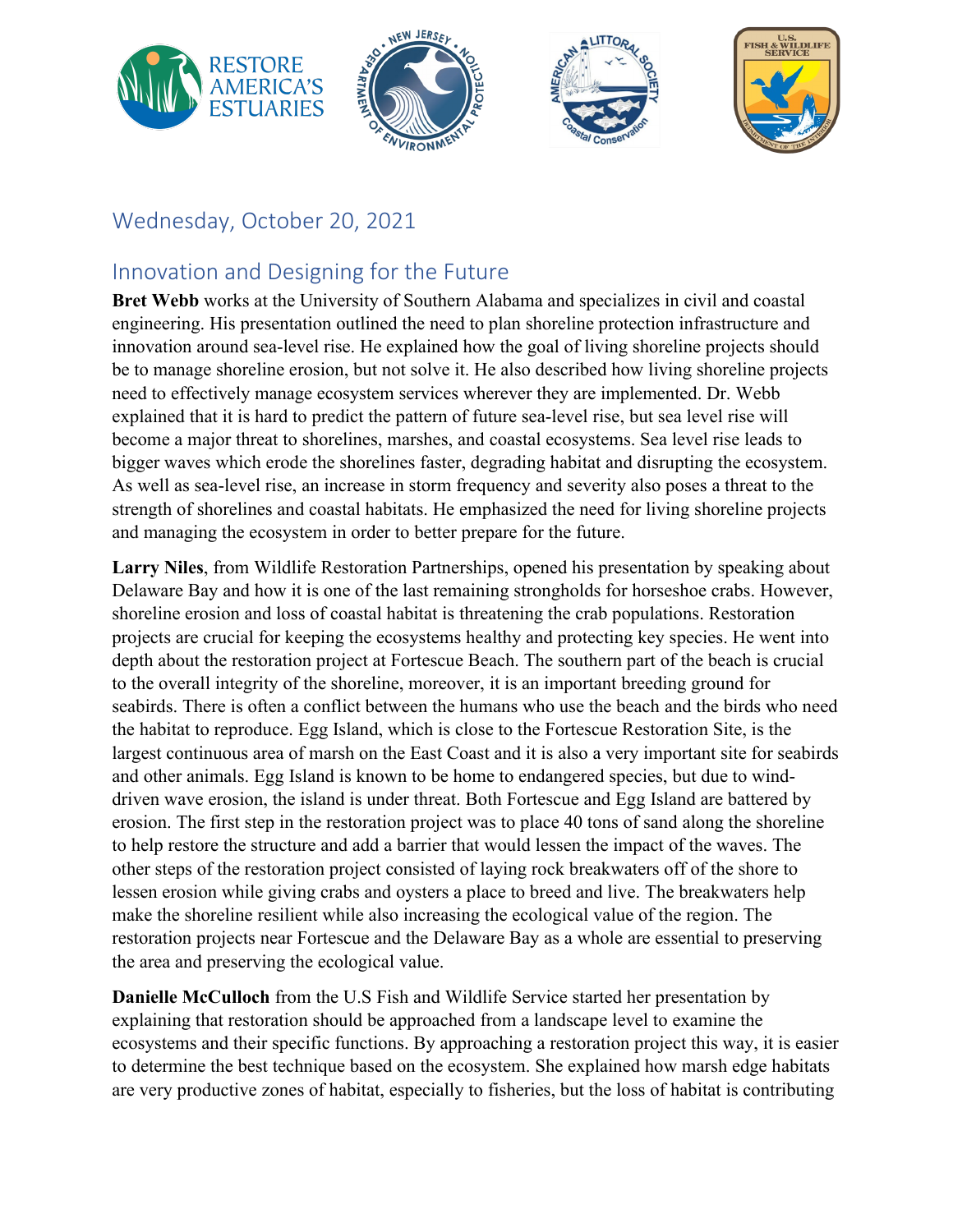

to a loss of species in the area. Specifically, New Jersey is experiencing sea-level rise of 4mm a year which is creating large tidal fluxes, especially in Delaware Bay. Ms. McCulloch then presented a restoration project for Delaware Bay that had the goal of protecting beaches from excess erosion while still allowing natural beach processes to occur. The projects had to make sure that they wouldn't interfere with shorebird foraging. One of the restoration sites was at Gandy's Beach, which is particularly prone to erosion, recently measured at 6.5 ft per year. A restoration project used oyster castles reduced the overall amount of erosion, but it did not fully control it. The oyster castles were resilient against the waves and cold weather, and some oysters ended up settling on the castles. The next restoration site was at Barnegat Bay, which contains more developed shorelines along with higher amounts of boat traffic. Boat wakes in Barnegat Bay contribute to a lot of erosion in the shorelines, and urban development harms marshes along the shore. In Barnegat Bay, Forked River Beach is the location of one of the restoration projects. The beach is near urban development, which has caused problems with the surrounding marshes and has negatively impacted animal populations. One of the methods that the restoration team used was creating oyster cages to help strengthen oyster populations while shielding the shoreline from erosion. The metal cages were filled with rock near the inside of the cage and then oyster shells near the outside, as the metal degrades, the structure holds and attracts oysters which form into a reef. These types of restoration projects are critical to the health of the shoreline, but successful implementation of the projects depends on an interdisciplinary team.

**Colleen Keller**, from the New Jersey Department of Environmental Protection (NJDEP), spoke about the permitting process for living shoreline and nature-based solutions. The NJDEP Division of Land Resources regulates development, along with nature-based solutions and living shoreline projects. Prior to Hurricane Sandy in 2012, permits for habitat restoration below the mean water line could not be issued. Once the rules were revised, living shoreline projects were allowed to be permitted only if the projects addressed erosion and restored habitat. One of the restoration projects that was allowed after the change in permitting laws was Great Flats. At this restoration site, the intercoastal waterways were dredged to gather material to create elevated structures that allow for birds to gather and reproduce. A similar tactic was used at Gull Island, a low-lying 287-acre marsh island. Dredge material was placed on 20 acres of island to raise the marsh elevation and create a habitat for birds to nest and make the island more resilience to erosion. A similar tactic was used at Sturgeon Island, a 13.5-acre island where dredge material was also placed to uplift the marsh to assist coastal birds and other species on the island. These restoration projects wouldn't have been possible without the updated permitting laws that were implemented in New Jersey to continue this crucial work.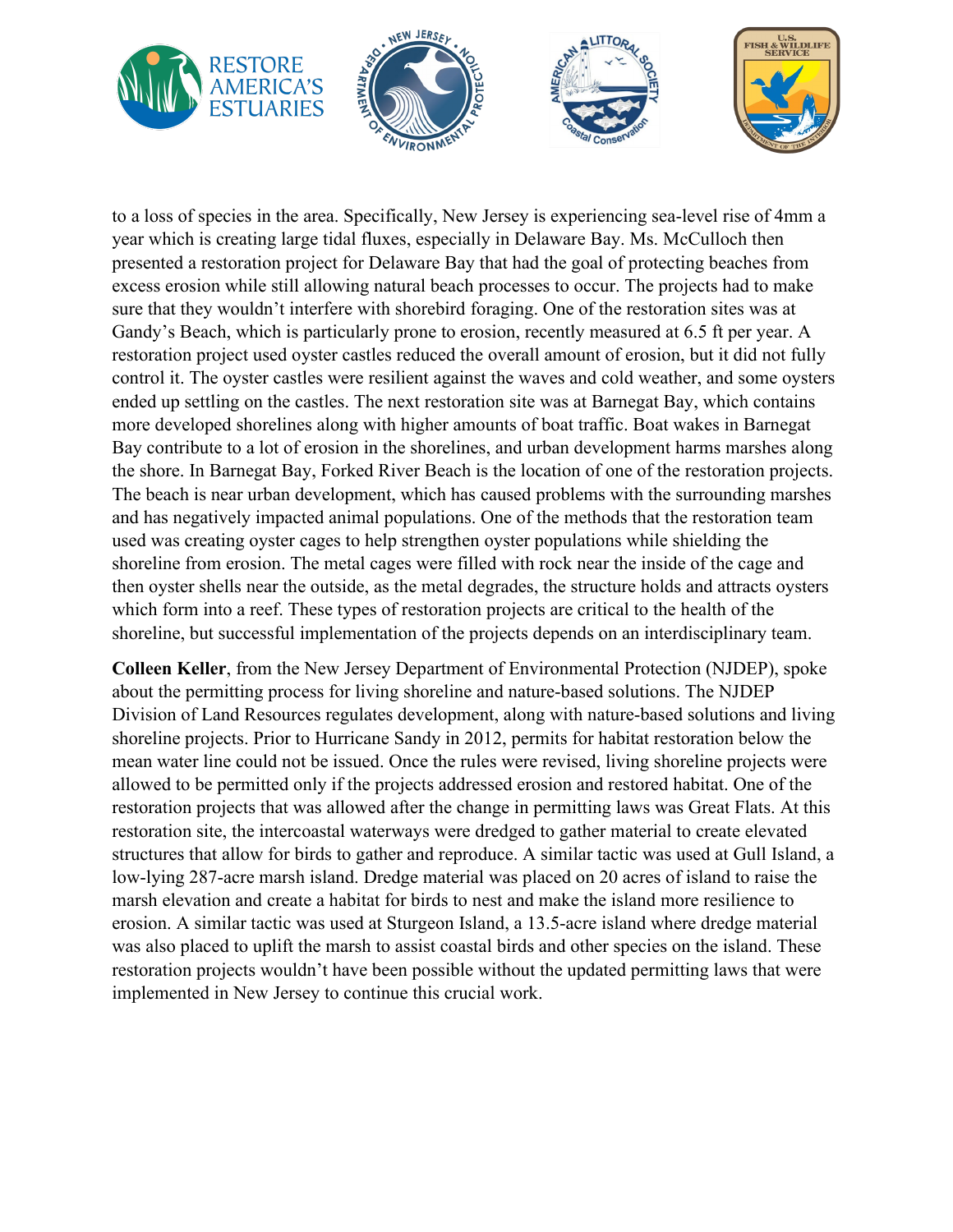

### Concurrent Sessions

### Digital Tools for Visualization and Monitoring

**Josh Moody**, from the Partnership for the Delaware Estuary, started off this session by talking about decision-making and the need for information to guide best practices. In planning for shoreline management, planners need to use data such as wetlands inventories and engineering guidelines to guide site design. Criteria for living shorelines site evaluation include fetch and wave climate, soils, plant communities, and rate of erosion. After construction is complete, site monitoring is also very important to ensure longevity, and to help improve future designs.

**Kim Mckenna**, from Stockton University, spoke about the New Jersey Bay Island Initiative and how island restoration is key to ensuring the resilience of communities and natural habitats in Barnegat Bay. She talked about the New Jersey Bay Islands Restoration Planner (NJBIRP) and the baseline data collection to determine wetland conditions. From 1977-2015, 6.7 % of island land has been lost, moreover, from 1931-1977 over 13 islands have been fully submerged. In 2020, 54 islands were visited to examine shoreline change and erosion. The NJBIRP was used to identify five islands in need of restoration to prevent future submersion. This tool is crucial to the future protection of bay islands and regional coastal resiliency.

**Bill Shadel** from The Nature Conservancy also spoke about the NJBIRP and how it works to protect and conserve bay islands. He explained how the NJBIRP interface was a graphic way of viewing data sets from multiple bay islands. Having visual data that can be compared helps create future restoration projects and allows for high-risk islands to be identified.

#### Oyster Shell Recycling Session

**Kellyn LaCour Conant,** from the Coalition to Restore Coastal Louisiana, spoke about their ongoing oyster shell program. They rely on volunteers and on donations and fees to fund the project, which provides shells for living shoreline projects. Kellyn described several example projects where protective reefs were built using reclaimed shells, which have protected marshes and trees from recent hurricanes. They plan to expand to a new curing site, new restoration sites, and recruit more restaurant partners.

**Charlotte Boesch,** of the Billion Oyster Project (BOP), spoke about her project in the New York City area. BOP works with nearly 50 restaurants and takes in over 5,000 lbs of shells each week. Education is also a key component of this project. The pandemic has severely impacted the project and their restaurant partners, but they plan to continue the shell collection efforts as the situation improves.

**Sarah Boubolis,** of the Partnership for the Delaware Estuary, discussed their oyster shell recycling program, which has been going since 2016 and collected over 140 tons of shells in that time. Her project takes shells from eight restaurants in New Castle, DE. Like the other projects, they rely on volunteer labor and partnerships with local institutions for their success.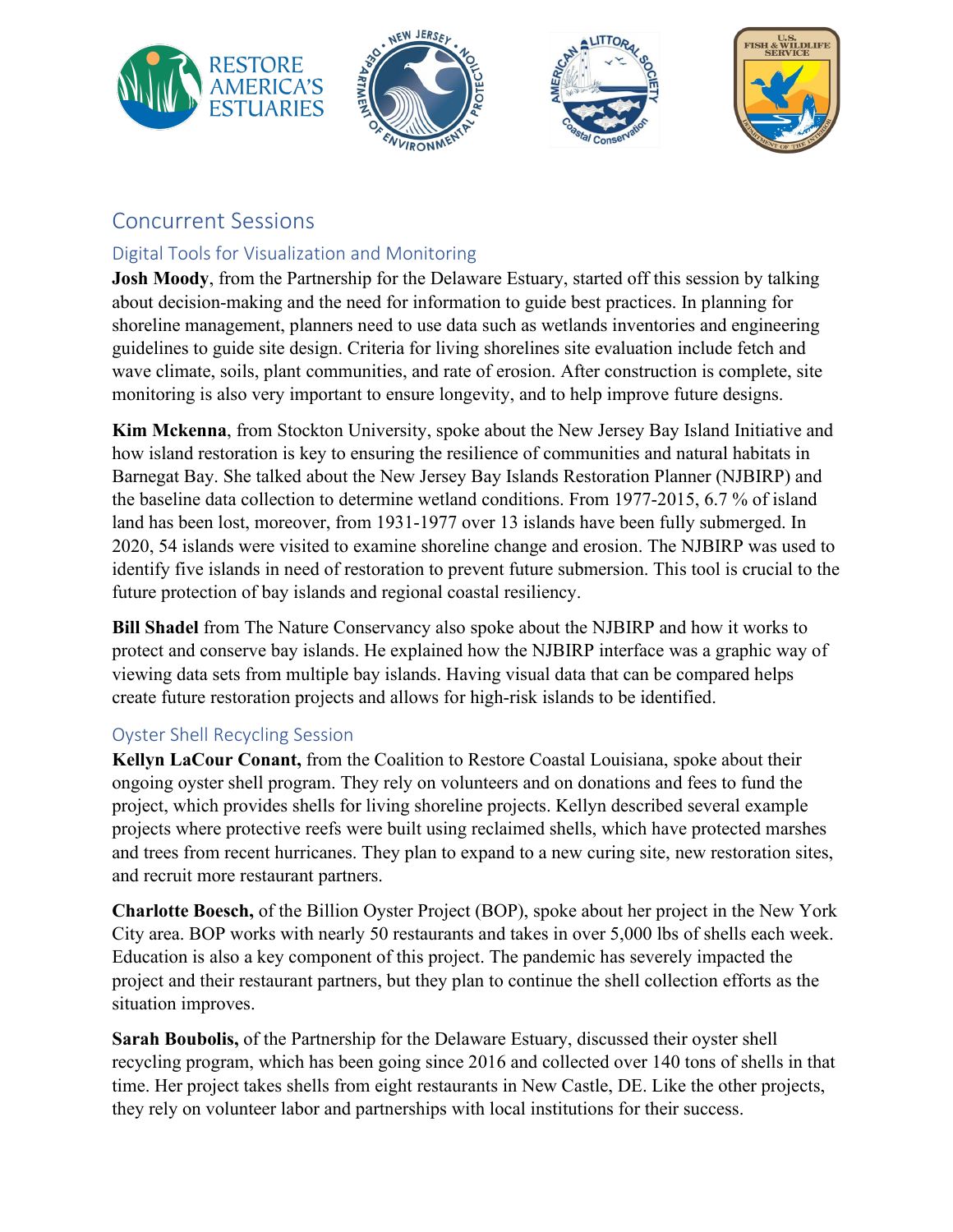

#### Wetlands Tool Session

**Benjamin Strauss, Dan Rizza** and **Kelly Van Baalen**, all of Climate Central, introduced a new digital tool they are developing to map how wetlands in the US will be impacted by sea level rise. The speakers gave a demonstration of the online interface and how users can adjust various settings and produce graphics at different scales. The tool is in the final developmental stages, and they anticipate a full release in early 2022.

### Review and Q&A

The first afternoon session was an open and wide-ranging discussion with panelists **Al Modjeski** of American Littoral Society, **Martha Maxwell-Doyle** of the Barneget Bay Partnership, and **Jon Miller** of the Stevens Institute of Technology. The panel took questions from remote and inperson audiences over a diverse range of topics and perspectives.

### The Future of Nature-based Shoreline Stabilization

**Dennis Blazak** is a retired U.S Navy veteran with a degree in chemical engineering. He talked about military bases adapting to climate change and sea-level rise. He explained how multiple military bases have been damaged due to coastal storms and flooding, specifically at Homestead and Tyndall Air Force Bases. While bases on the east coast are more prone to storms and other climate change-driven events, bases on the west coast are being affected by major droughts and wildfire threats. The military is willing to adapt to climate change, but the community near the bases also needs to adapt to see a major improvement. He spoke about two programs, the Readiness and Environmental Protection Integration (REPI) program and the Office of Local Defense Community Cooperation (OLD CC). The main one is REPI, with 757,297 acres protected while increasing military installation resilience. Continuing with the theme of base resilience, he talked about Naval Weapon Station Earle. It supplies the Atlantic fleet with ammunition but has had issues with storm surge flooding and general flooding around the base. Because of the threat of flooding to these bases, REPI proposed a solution of protecting over 1.7 million acres of land, which in turn protects five military bases and over 1.6 million people. They started to implement oyster reefs and living shoreline projects, which helped to curb erosion and overall shoreline structure near the base and pier. After summarizing the actions taken by the REPI program, Mr. Blazak ended by reminding the audience that resilience actions this decade will set the pattern for the rest of the century.

**Danielle Kreeger**, from the Partnership of the Delaware Estuary, gave a presentation on the future of nature-based shoreline protection. She prefaced her presentation by explaining that there is a huge need for green infrastructure and that economic factors will drive the change. Most coastal wetland trends are pointing towards lots of erosion and marshes are not keeping up with the pace of sea-level rise. However, some solutions like thin layer sediment applications are helping marshes maintain elevation. Marshes need this elevation because 90% of the losses are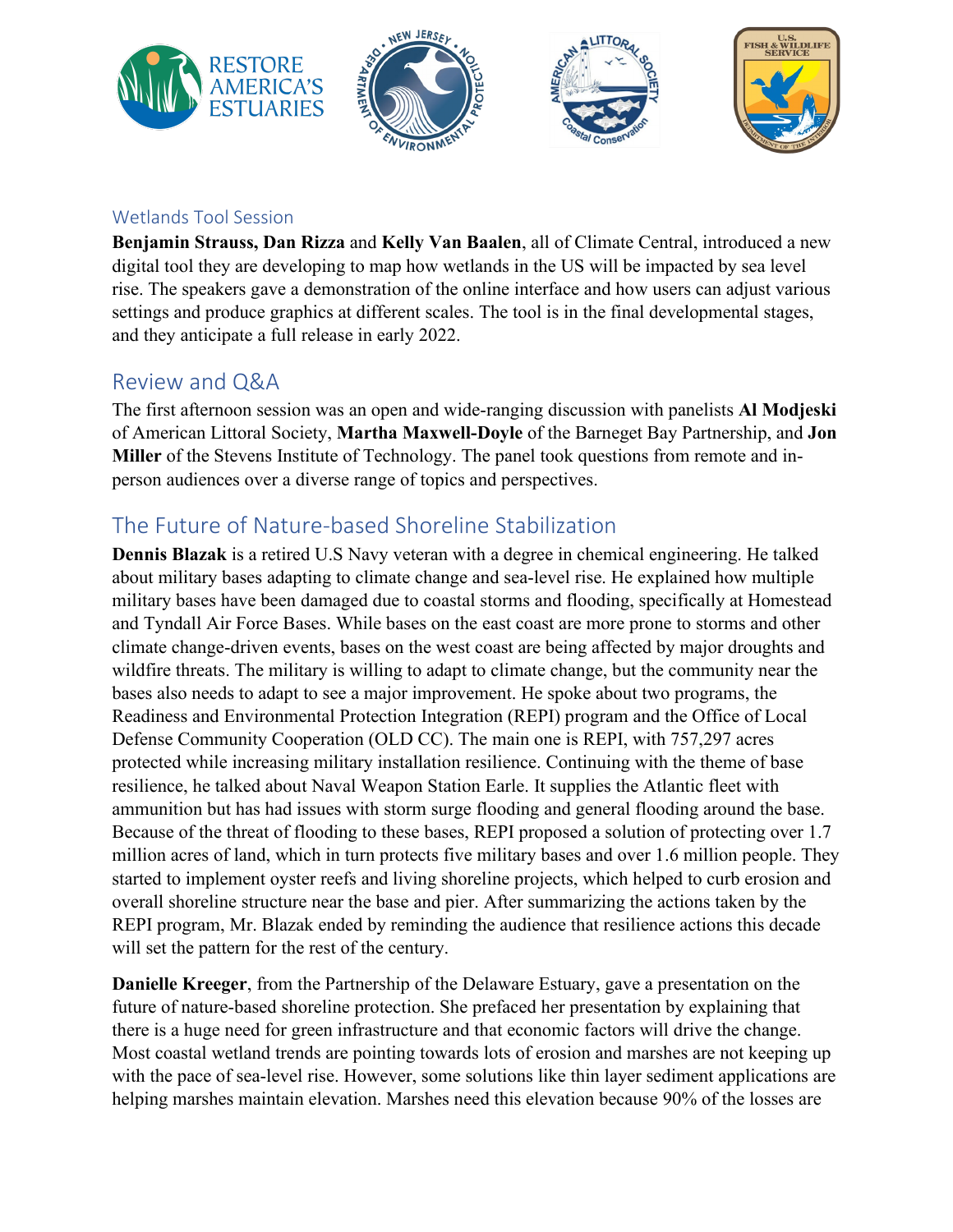

driven at the marsh edge. Mussel populations are also dwindling because of shoreline erosion. Mussels are critical to maintaining water quality, as they filter 5 million liters of water each day and they help to remove 476 kg of particulate nitrogen per hectare per year. If the shoreline continues to erode and habitat is lost, the amounts of pollutants in the water will increase. Coastal wetlands also protect against flooding, and if the ecosystem continues to decline costs will increase. There is an increasing need to sustain critical ecosystem services, but we need to use science to monitor shared outcomes and pursue nature-based solutions.

**Bart Wilson** is from the U.S Fish and Wildlife Service. He explored the topic of shoreline stabilization and what we are trying to protect. The goal of these projects should be to bring order to the dynamic shoreline interface. The project design should be oriented towards protecting the edge of shorelines and marshes while including ecological objectives. He explained how many coastal systems are in disequilibrium and that sea-level rise is changing coastal dynamics. Older techniques such as breakwaters refract wave energy to different parts of the coast contributing to more erosion. They also are not dynamic, meaning they cannot adapt to different environmental conditions. Rock structures are also vectors for invasive species, such as the Asian shore crab, which out-competes native species along the coast. Sediment placement is also a feasible option, but failure to match the natural grain size causes beach erosion 2-3 times faster than if it was replaced with more closely matched beach sediment. He spoke about Point Mahon, Delaware, a location that has one of the highest rates of erosion in Delaware Bay. This erosion is harming horseshoe crab populations and degrading the ecosystem. He closed by explaining that we need to move away from species-specific restoration and switch to ecosystem-based restoration.

#### Agenda

| <b>Tuesday, October 19</b> |                                                                             |                        |                                                                                                                                                         |  |  |  |
|----------------------------|-----------------------------------------------------------------------------|------------------------|---------------------------------------------------------------------------------------------------------------------------------------------------------|--|--|--|
| Time                       | <b>Room</b>                                                                 | Session                | Speaker                                                                                                                                                 |  |  |  |
| $8:00$ am                  | Registration open (Early Registration from 5-7:00 PM on Monday, October 18) |                        |                                                                                                                                                         |  |  |  |
| $9:00$ am                  | Penthouse<br><b>Ballroom</b>                                                | <b>Welcome Remarks</b> | Daniel Hayden, Restore America's Estuaries;<br>Tim Dillingham, American Littoral Society; Ed<br>Mahaney, former mayor of Cape May; Sen.<br>Cory Booker; |  |  |  |
| $9:30$ am                  | Penthouse<br><b>Ballroom</b>                                                | <b>Opening Plenary</b> | Dr. Joe Smith, US Fish and Wildlife Service                                                                                                             |  |  |  |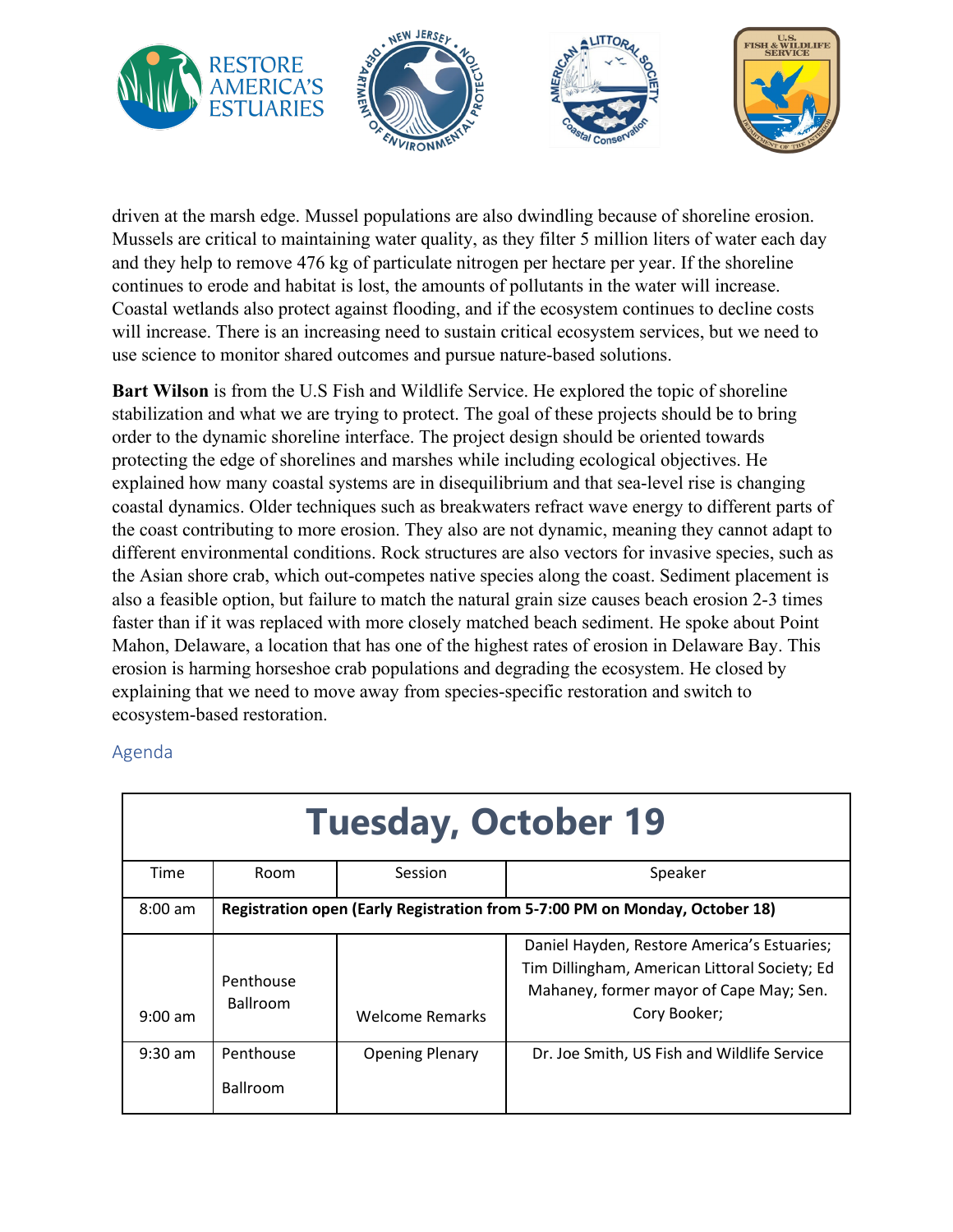







| 10:00 am | <b>Coffee Break</b>   |                                                                                                                                                                            |                                                                                                                                                                                                                                                                                                                                                                                 |  |
|----------|-----------------------|----------------------------------------------------------------------------------------------------------------------------------------------------------------------------|---------------------------------------------------------------------------------------------------------------------------------------------------------------------------------------------------------------------------------------------------------------------------------------------------------------------------------------------------------------------------------|--|
| 10:30 am | Penthouse<br>Ballroom | <b>Morning Session:</b><br>Hybrid Designs,<br>Urban Settings and<br>Retrofits: Working<br>with Communities to<br><b>Balance Habitat and</b><br><b>Infrastructure Needs</b> | Camden:<br>Frank McLaughlin, NJ Dept of Environmental<br>Protection;<br>Simeon Hanh, National Oceanic and<br>Atmospheric Administration;<br>Scott Schreiber, Camden County Municipal<br><b>Utilities Authority</b><br><b>Dewey Beach:</b><br>Doug Janiec, Sovereign Consulting; Larry Trout,<br>Straughan Environmental;<br>Bob Collins, Delaware Center for the Inland<br>Bays |  |
| 12:00 pm | Penthouse<br>Ballroom | Instructions for field<br>trips                                                                                                                                            | Julie Schumacher, American Littoral Society                                                                                                                                                                                                                                                                                                                                     |  |
| 12:30 pm | Lobby                 | Load buses and depart for field trips                                                                                                                                      |                                                                                                                                                                                                                                                                                                                                                                                 |  |
|          |                       | Field Trip 1: Cape May County Beach and Reef Restorations                                                                                                                  |                                                                                                                                                                                                                                                                                                                                                                                 |  |
|          |                       | Stop 1 - Reed's Beach Stop 2 - Cook's Beach Stop 3 - Pierce's Point<br>Field Trip 2: Atlantic Coast and Wetlands Restoration                                               |                                                                                                                                                                                                                                                                                                                                                                                 |  |
| $1:00 -$ | Lobby                 | Stop 1 - Maritime Forest & Dunes in Avalon                                                                                                                                 |                                                                                                                                                                                                                                                                                                                                                                                 |  |
| 5:00 pm  |                       | Stop 2 - Aquaculture Innovation Center at Rutgers University                                                                                                               |                                                                                                                                                                                                                                                                                                                                                                                 |  |
|          |                       | Stop 3 - Cape May Wetlands State Natural Area                                                                                                                              |                                                                                                                                                                                                                                                                                                                                                                                 |  |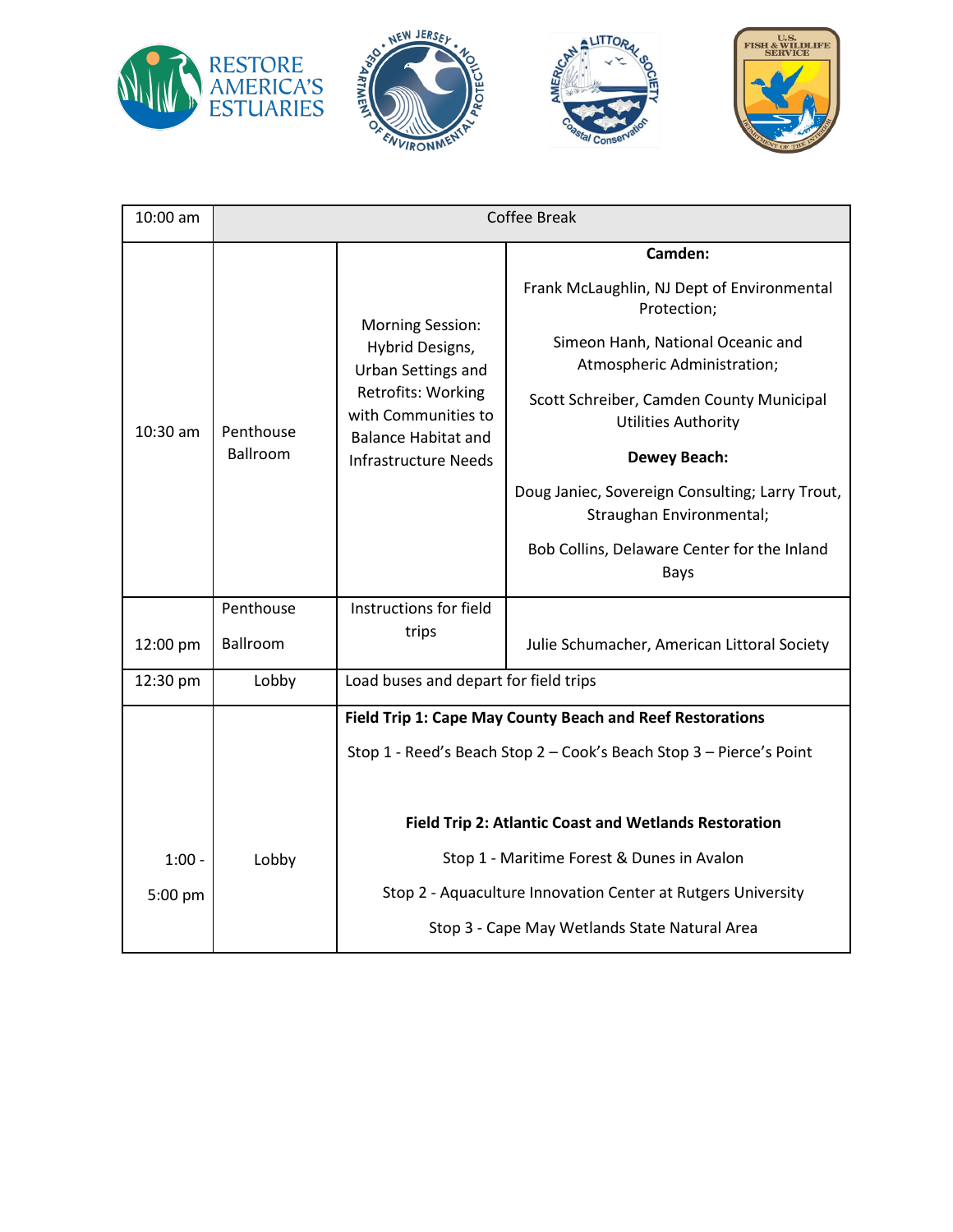

| <b>Wednesday, October 20</b> |                              |                                                                          |                                                                                                                                                                                                |  |  |  |
|------------------------------|------------------------------|--------------------------------------------------------------------------|------------------------------------------------------------------------------------------------------------------------------------------------------------------------------------------------|--|--|--|
| $8:55$ am                    | Penthouse<br><b>Ballroom</b> | <b>Opening Remarks</b>                                                   | Representative Frank Pallone                                                                                                                                                                   |  |  |  |
| $9:00$ am                    | Penthouse<br>Ballroom        | <b>Morning Session:</b><br>Innovation and<br>Designing for the<br>Future | Bret Webb, University of South Alabama;<br>Larry Niles, Wildlife Restoration Partnerships;<br>Danielle McCulloch, US Fish and Wildlife<br>Service;<br>Colleen Keller, NJ Dept of Environmental |  |  |  |
|                              |                              |                                                                          | Protection                                                                                                                                                                                     |  |  |  |
| 10:30 am                     | <b>Coffee Break</b>          |                                                                          |                                                                                                                                                                                                |  |  |  |
| 11:00 am                     | <b>Breakout Sessions</b>     |                                                                          |                                                                                                                                                                                                |  |  |  |
|                              | Penthouse<br><b>Ballroom</b> | Digital tools for<br>visualization and<br>modeling                       | Kim McKenna, Stockton University; Bill<br>Schadel, The Nature Conservancy;<br>Josh Moody, Partnership for the Delaware                                                                         |  |  |  |
|                              | Crystal Room                 | Oyster shell recycling                                                   | Estuary<br>Kellyn LaCour-Conant, Coalition to Restore<br>Coastal Louisiana;<br>Charlotte Boesch, Billion Oyster Project;<br>Sarah Bouboulis, Partnership for the Delaware<br>Estuary           |  |  |  |
|                              | Online Only                  | <b>Wetlands modeling</b><br>tool                                         | Ben Strauss, Climate Central Dan Rizza,<br><b>Climate Central</b><br>Kelly Van Baalan, Climate Central                                                                                         |  |  |  |
| 12:00 pm                     | Main Ballroom                | Lunch                                                                    |                                                                                                                                                                                                |  |  |  |
| $1:15$ pm                    | Penthouse<br>Ballroom        | Review session, Q&A                                                      | Martha Maxwell-Doyle, Barnegat Bay<br>Partnership; Jon Miller, Stevens Institute of<br>Technology;<br>Capt. Al Modjeski, American Littoral Society;                                            |  |  |  |